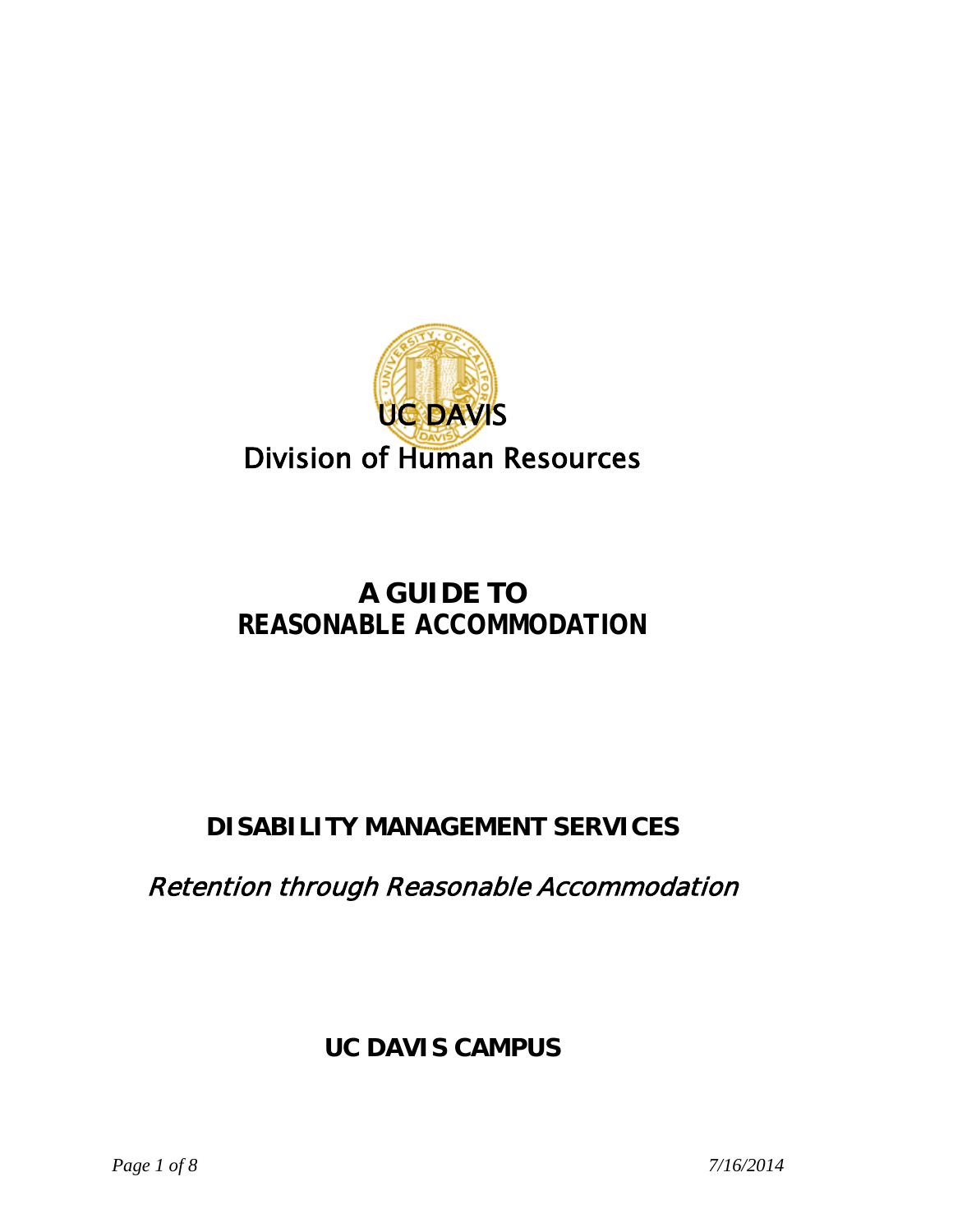## **TERMS**

#### REASONABLE ACCOMMODATION

A reasonable accommodation is a logical adjustment to the job that allows a person with a disability to perform the essential functions of the position.

#### ESSENTIAL FUNCTIONS OF A JOB

The essential functions of a job are the fundamental duties of the employment position.

#### FUNCTIONAL LIMITATIONS

A functional limitation is the inability to perform an action or a set of actions, either physical or mental, because of a physical or emotional restriction.

#### SPECIAL SELECTION

When an employee becomes disabled the employee may be selected for a position that has not been publicized.

#### TRIAL EMPLOYMENT

The purpose of a trial employment is to determine if the employee is capable of performing the essential duties of the position with or without accommodation.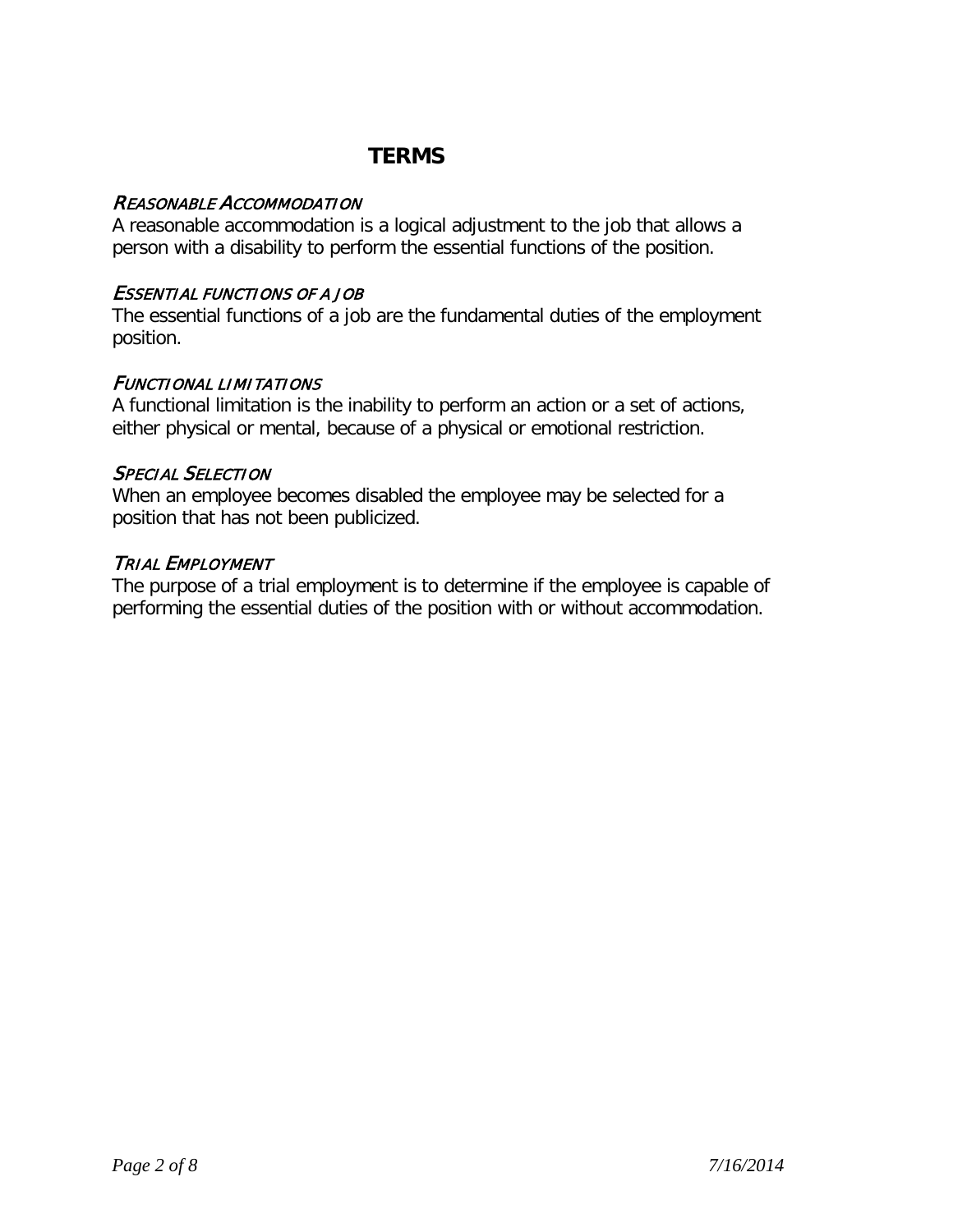## **REASONABLE ACCOMMODATION PROCESS**

#### For department managers and supervisors

A reasonable accommodation is a logical adjustment to the job that allows a person with a disability to perform the essential functions of the position.

A reasonable accommodation applies to any adjustment which allows the person to participate in any and all aspects of the employment process, including recruitment, application and promotion, as well as all other employee privileges and benefits.

Additionally, a reasonable accommodation does not impose undue hardship on the operation of the employer's business.

The purpose of a reasonable accommodation is to retain productive employees and to meet legal obligations of employment.

#### **EXAMPLES OF ACCOMMODATIONS**

- Modified work schedules
- Job restructuring
- Job-site modifications
- Reassignment to a vacant position through Special Selection
- Support services
- Modifying exams and training materials
- Providing readers and interpreters
- Auxiliary aids, equipment or devices
- Barrier removal:
	- Architectural barriers
	- Program access (i.e., correcting barriers to participation in programs, activities, services, employment and recreation)
- Leave of absence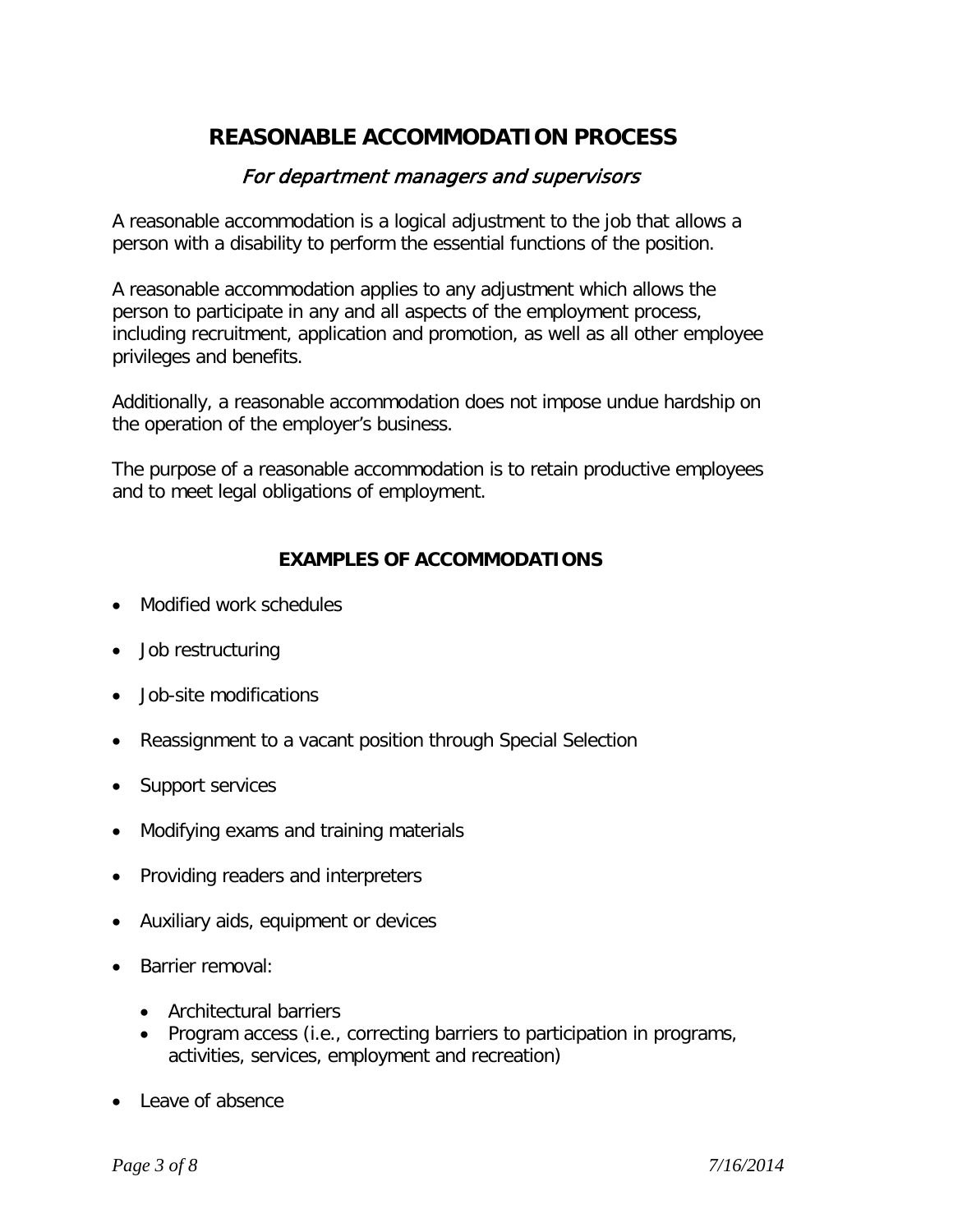#### **Accommodation Process**

#### A Health Care professional provides information regarding any functional limitations to the manager/supervisor.

#### The manager/ supervisor interacts with the employee to explore the feasibility of the request for a reasonable accommodation.

#### Disability Management Services (DMS) assists with this interactive process and with medical clarification.

#### **STEP 1**

## **Accommodation within Current Job**

- Employee requests accommodation or the manager becomes aware of a need to accommodate.
- Department consults with appropriate Human Resources units as needed.
- Employee provides medical documentation and the supervisor and employee review any functional limitations which the employee's medical condition creates.
- Supervisor reviews essential and non-essential job tasks. Supervisor explores, with the employee, the ability to perform the essential functions within current job with reasonable accommodation.
- Employee and supervisor interact to identify a reasonable accommodation or available alternatives. Cooperatively they assess the effectiveness of each potential accommodation.
- Department provides reasonable accommodation.
- If on leave, employee returns to work.
- All actions are to be documented on the Reasonable Accommodation Record of Action form per UCD Policy #81 Exhibit A.
- If unable to accommodate, the department contacts DMS.
- Each step should be documented.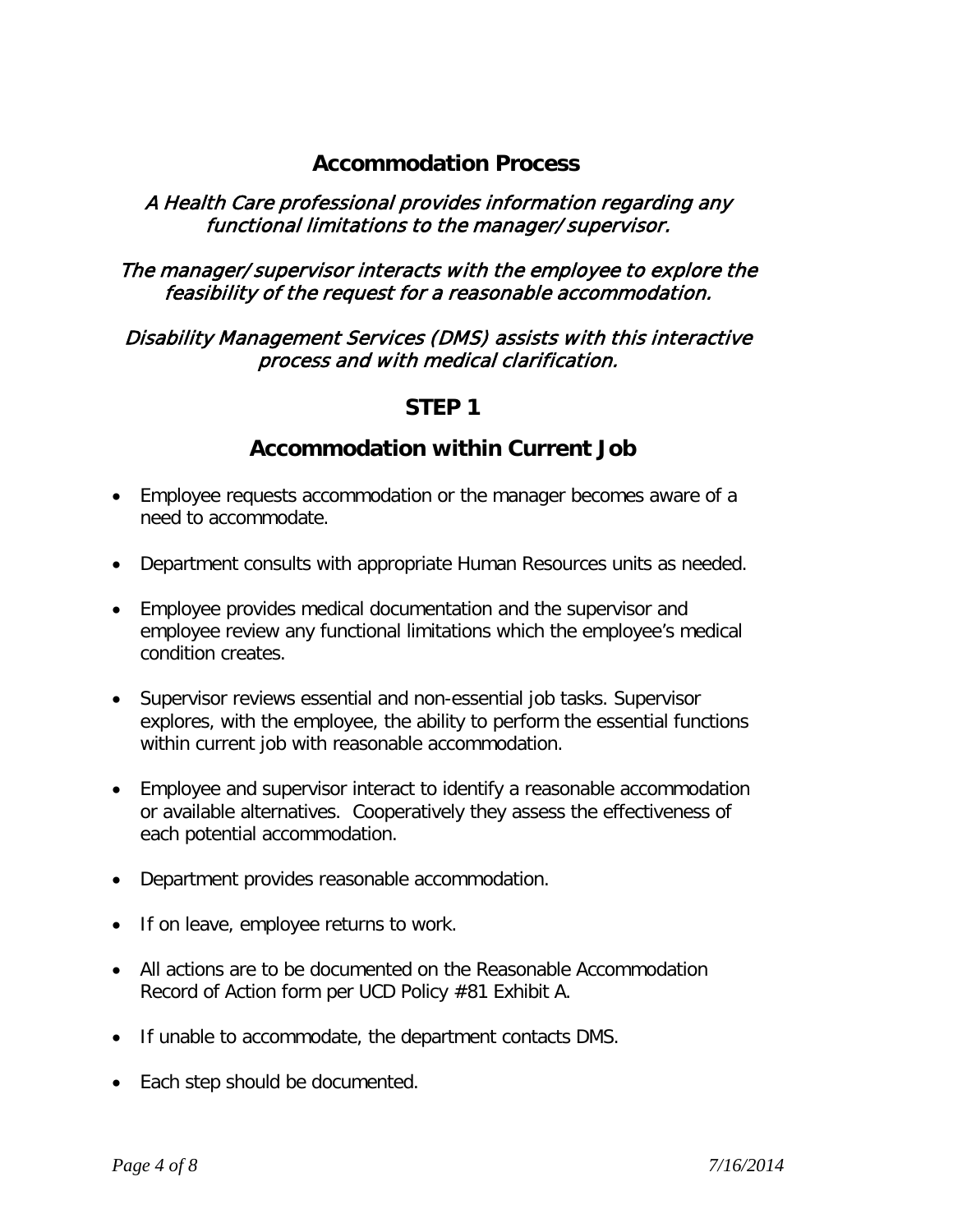## **STEP 2**

## **Alternate job Search within Department**

- If no modifications of the current position are possible, the supervisor reviews skills, resume, and application with the employee and with other department managers to determine if an alternate position can be made available within the department. Disability Management Services assists with this processes if needed.
- Department identifies a position and discusses with employee.
- Department consults with appropriate Human Resources units as needed.
- Employee reviews position with treating physician. Employee brings medical release to the department.
- Department consults with Compensation Services.
- Department offers employee the alternate position. If needed, Disability Management Services is contacted to discuss a trial employment.
- If on leave, employee returns to work.
- If no position is identified, proceed to Step 3.
- Each step should be documented.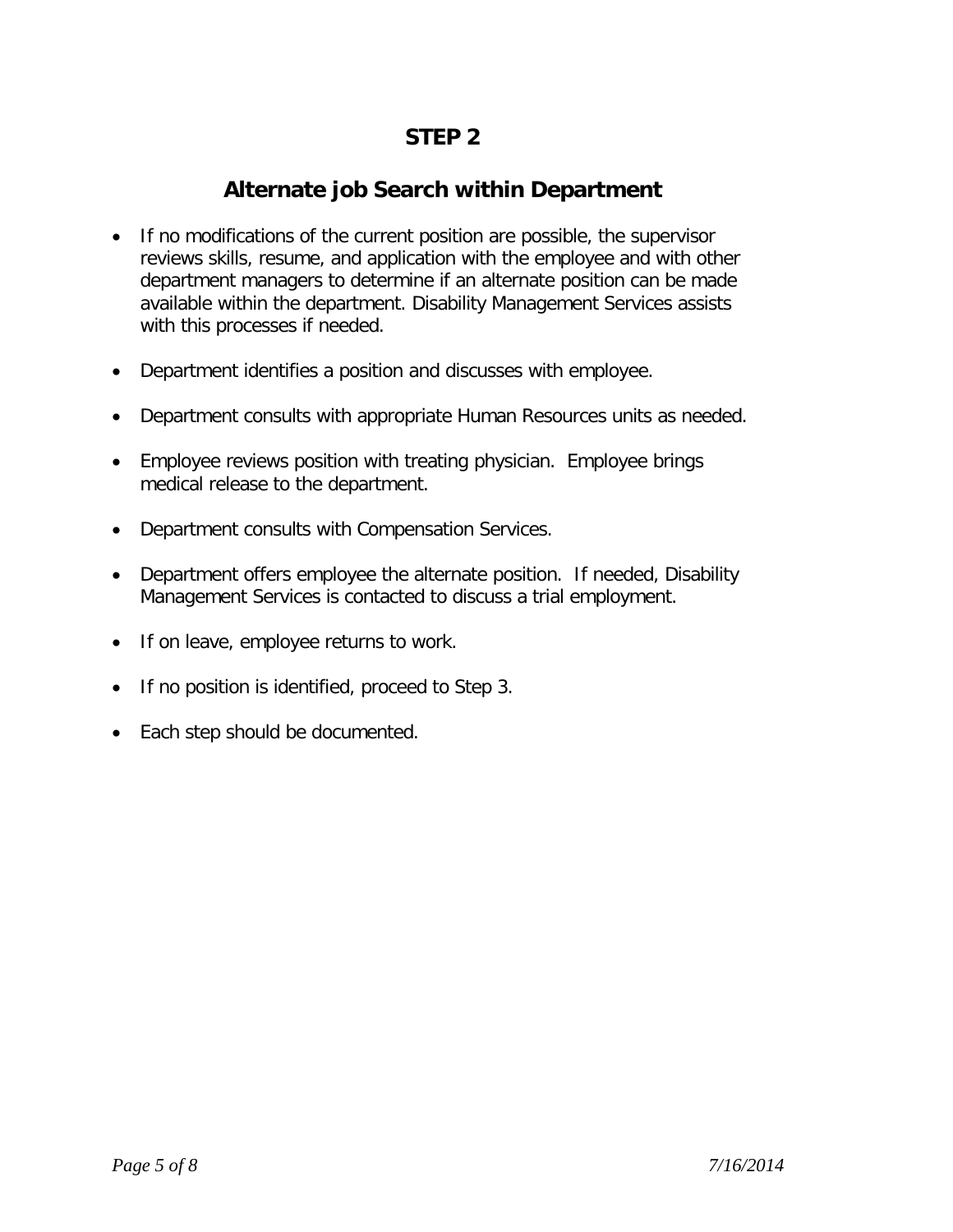## **STEP 3**

## **Job Search within College**

- If unable to locate any position within the department, the department contacts Disability Management Services. DMS communicates with Chair/MSO, Supervisors, and College Personnel Office.
- Department consults with appropriate Human Resources units as needed.
- Department conducts a job search within the college with the assistance of Disability Management Services.
- Department or DMS determines if the employee has Internet access (if on leave) so he/she can review potential positions.
- Department identifies a position.
- Employee reviews position with treating physician. Employee brings medical release to the department.
- Position is offered. If needed, Disability Management Services is contacted to discuss a trial employment.
- DMS informs the department of new position.
- If on leave, employee returns to work.
- If no position is identified, proceed to Step 4.
- Each step should be documented.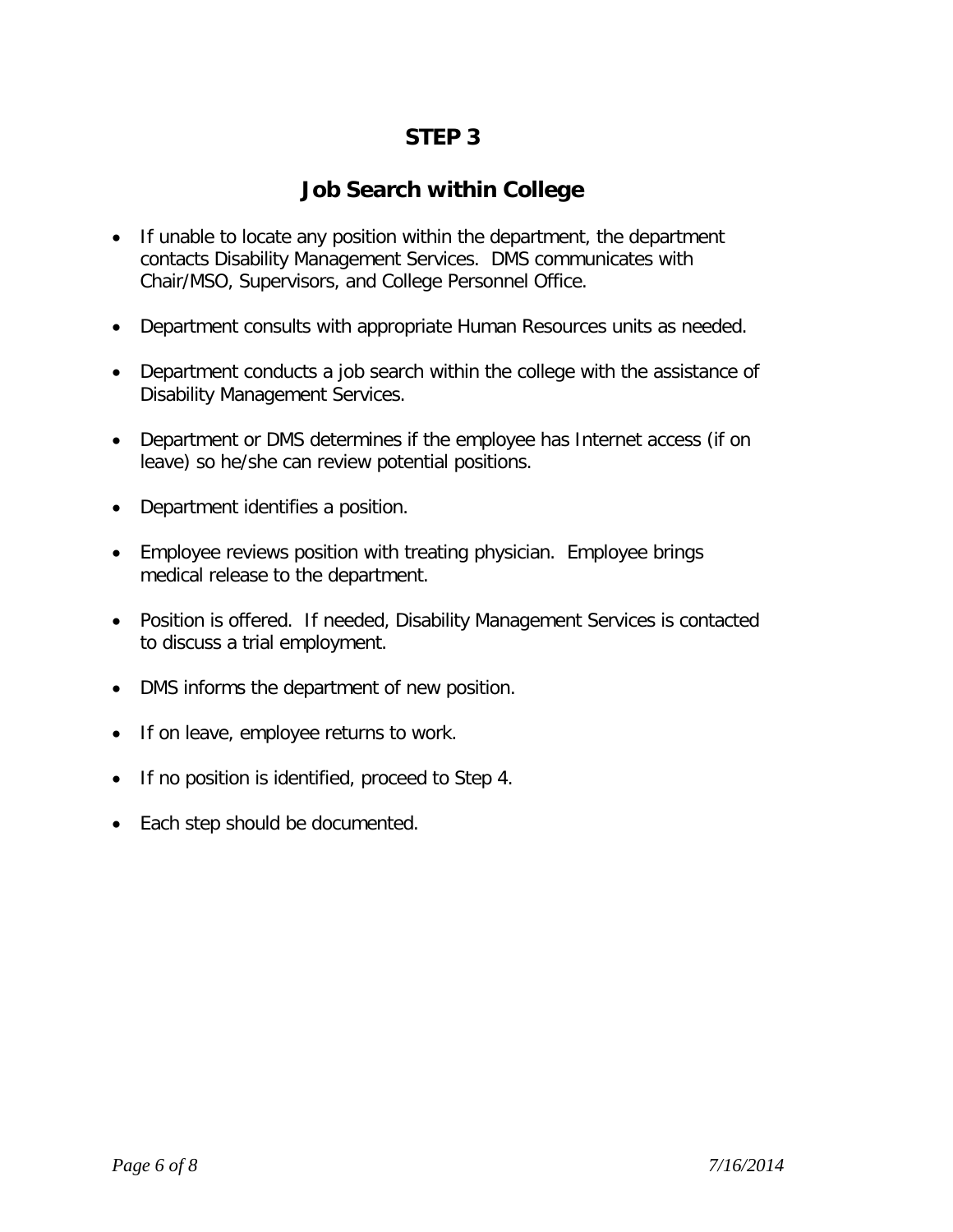## **STEP 4**

## **Job Search within University**

- If unable to locate any position within department or college, Disability Management Services reviews employee's job history to determine skills for alternate positions within the University and eligibility for Special Selection.
- Disability Management Services coordinates with all appropriate college units.
- Employee is actively involved in job search campus-wide (30 days at least) working closely with a Disability Management Services counselor.
- Disability Management Services consults with appropriate Human Resources units as needed.
- New department offers position or a trial employment is developed if necessary.
- Employee reviews position with treating physician. Employee brings medical release to the department.
- DMS informs previous department of new position.
- If on leave, employee returns to work.
- If no position is identified, department consults with DMS regarding future steps.
- Each step should be documented.